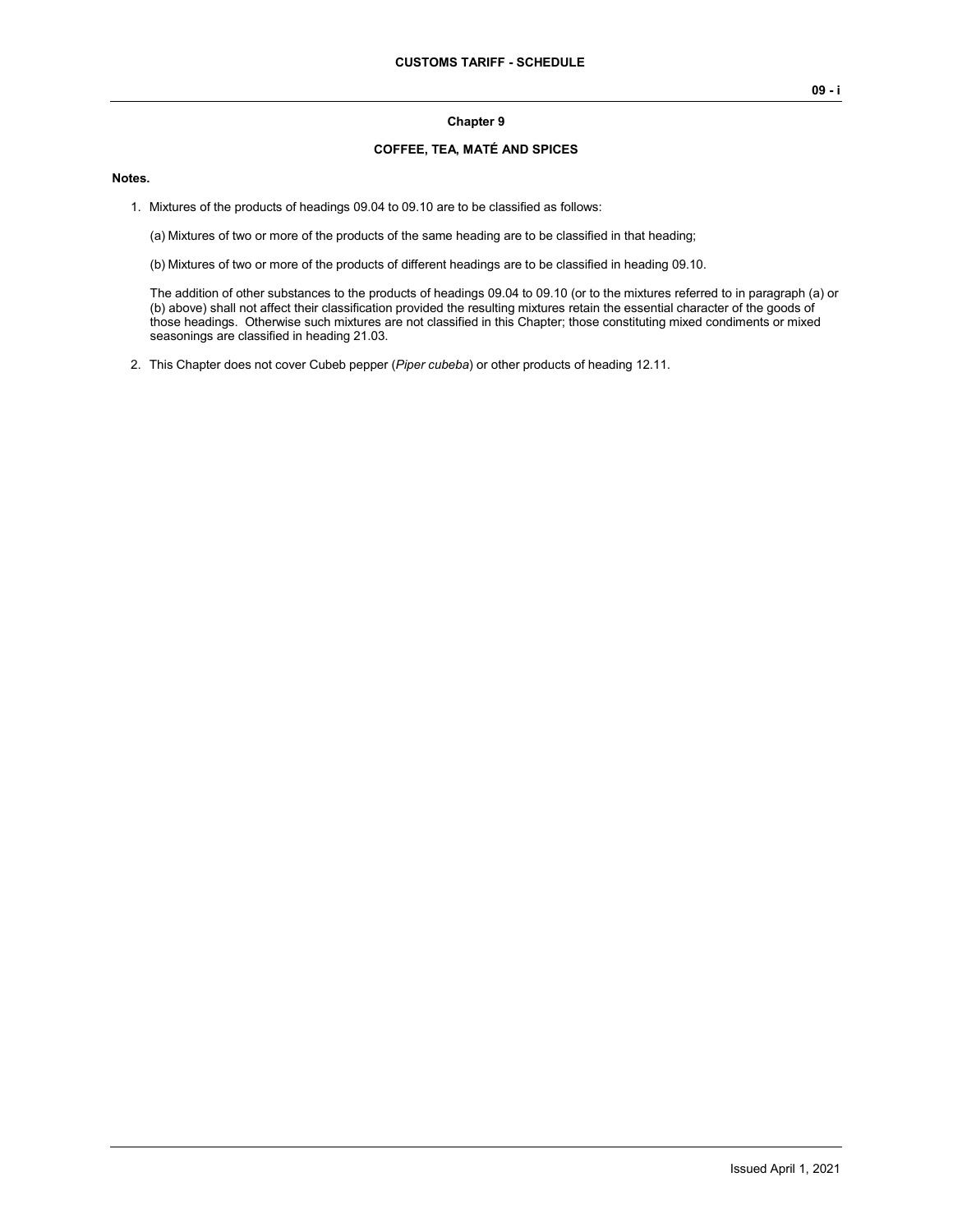## **CUSTOMS TARIFF - SCHEDULE**

| <b>Tariff</b><br>SS<br>Item | <b>Description of Goods</b>                                                                                                         | Unit of<br>Meas.  | <b>MFN</b><br>Tariff | <b>Applicable</b><br><b>Preferential Tariffs</b>                                                                               |
|-----------------------------|-------------------------------------------------------------------------------------------------------------------------------------|-------------------|----------------------|--------------------------------------------------------------------------------------------------------------------------------|
| 09.01                       | Coffee, whether or not roasted or decaffeinated; coffee husks and skins;<br>coffee substitutes containing coffee in any proportion. |                   |                      |                                                                                                                                |
| 0901.11.00                  | -Coffee, not roasted:<br>--Not decaffeinated                                                                                        |                   | Free                 | CCCT, LDCT, GPT,<br>UST, MXT, CIAT, CT,<br>CRT, IT, NT, SLT, PT,<br>COLT, JT, PAT, HNT,<br>KRT, CEUT, UAT,<br>CPTPT, UKT: Free |
|                             |                                                                                                                                     | KGM<br>KGM        |                      |                                                                                                                                |
|                             | 0901.12.00 00 - - Decaffeinated                                                                                                     | KGM               | Free                 | CCCT, LDCT, GPT,<br>UST, MXT, CIAT, CT,<br>CRT, IT, NT, SLT, PT,<br>COLT, JT, PAT, HNT,<br>KRT, CEUT, UAT,<br>CPTPT, UKT: Free |
|                             | -Coffee, roasted:                                                                                                                   |                   |                      |                                                                                                                                |
| 0901.21.00                  | --Not decaffeinated                                                                                                                 |                   | Free                 | CCCT, LDCT, GPT,<br>UST, MXT, CIAT, CT,<br>CRT, IT, NT, SLT, PT,<br>COLT, JT, PAT, HNT,<br>KRT, CEUT, UAT,<br>CPTPT, UKT: Free |
|                             |                                                                                                                                     | KGM<br><b>KGM</b> |                      |                                                                                                                                |
|                             | 0901.22.00 00 - - Decaffeinated                                                                                                     | KGM               | Free                 | CCCT, LDCT, GPT,<br>UST, MXT, CIAT, CT,<br>CRT, IT, NT, SLT, PT,<br>COLT, JT, PAT, HNT,<br>KRT, CEUT, UAT,<br>CPTPT, UKT: Free |
| 0901.90.00 00 -Other        |                                                                                                                                     | <b>KGM</b>        | Free                 | CCCT, LDCT, GPT,<br>UST, MXT, CIAT, CT,<br>CRT, IT, NT, SLT, PT,<br>COLT, JT, PAT, HNT,<br>KRT, CEUT, UAT,<br>CPTPT, UKT: Free |
| 09.02                       | Tea, whether or not flavoured.                                                                                                      |                   |                      |                                                                                                                                |
| 0902.10                     | -Green tea (not fermented) in immediate packings of a content not<br>exceeding 3 kg                                                 |                   |                      |                                                                                                                                |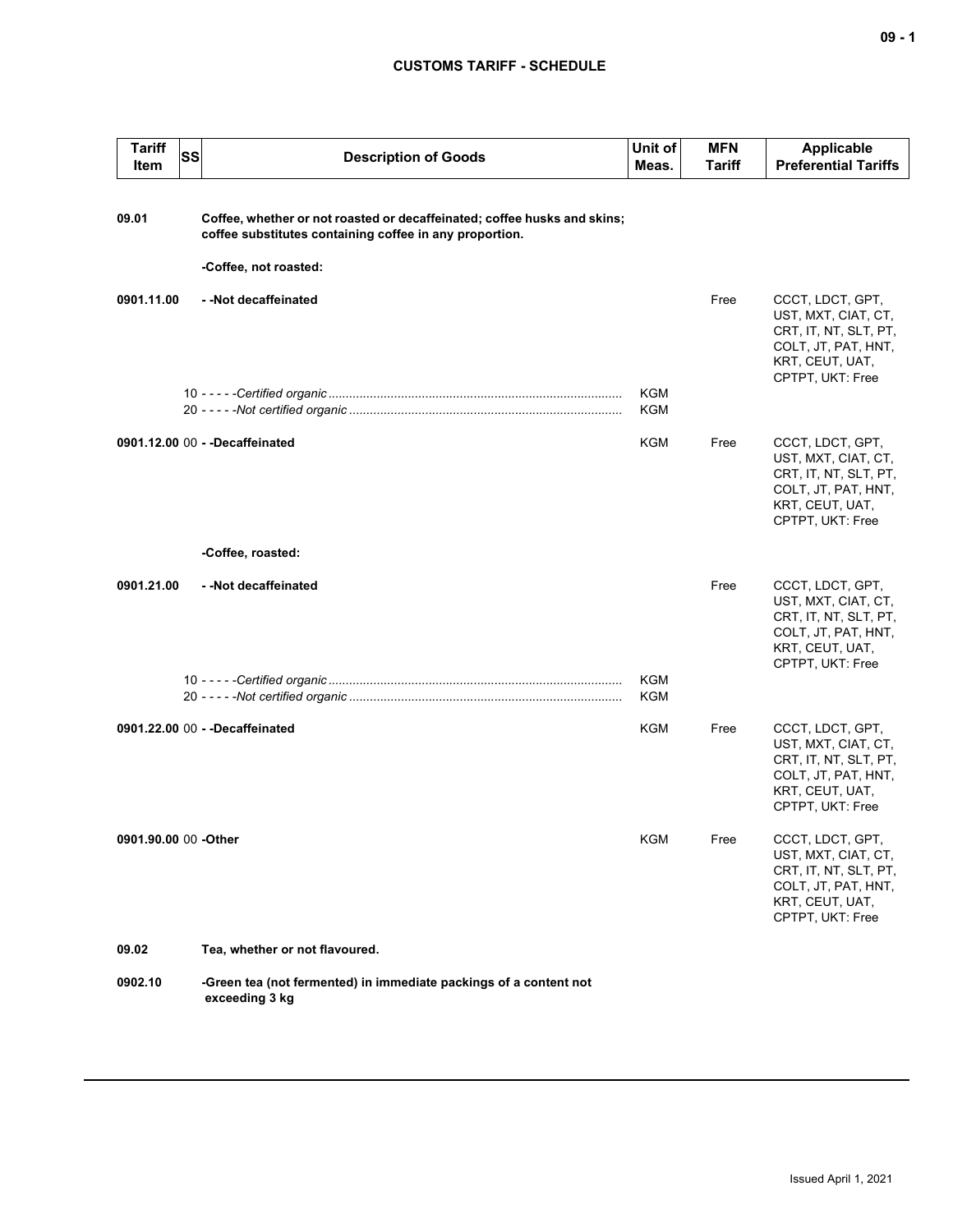| <b>Tariff</b><br>Item | SS | <b>Description of Goods</b>                                                                               | Unit of<br>Meas.         | <b>MFN</b><br>Tariff | Applicable<br><b>Preferential Tariffs</b>                                                                                      |
|-----------------------|----|-----------------------------------------------------------------------------------------------------------|--------------------------|----------------------|--------------------------------------------------------------------------------------------------------------------------------|
| 0902.10.10            |    | - - - In bags for individual servings                                                                     | <b>KGM</b><br><b>KGM</b> | Free                 | CCCT. LDCT. GPT.<br>UST, MXT, CIAT, CT,<br>CRT, IT, NT, SLT, PT,<br>COLT, JT, PAT, HNT,<br>KRT, CEUT, UAT,<br>CPTPT, UKT: Free |
| 0902.10.90            |    | ---Other                                                                                                  | <b>KGM</b><br><b>KGM</b> | Free                 | CCCT, LDCT, GPT,<br>UST, MXT, CIAT, CT,<br>CRT, IT, NT, SLT, PT,<br>COLT, JT, PAT, HNT,<br>KRT, CEUT, UAT,<br>CPTPT, UKT: Free |
|                       |    |                                                                                                           |                          |                      |                                                                                                                                |
| 0902.20.00            |    | -Other green tea (not fermented)                                                                          |                          | Free                 | CCCT, LDCT, GPT,<br>UST, MXT, CIAT, CT,<br>CRT, IT, NT, SLT, PT,<br>COLT, JT, PAT, HNT,<br>KRT, CEUT, UAT,<br>CPTPT, UKT: Free |
|                       |    |                                                                                                           | <b>KGM</b><br><b>KGM</b> |                      |                                                                                                                                |
|                       |    |                                                                                                           |                          |                      |                                                                                                                                |
| 0902.30               |    | -Black tea (fermented) and partly fermented tea, in immediate packings<br>of a content not exceeding 3 kg |                          |                      |                                                                                                                                |
| 0902.30.10            |    | - - - In bags for individual servings                                                                     |                          | Free                 | CCCT, LDCT, GPT,<br>UST, MXT, CIAT, CT,<br>CRT, IT, NT, SLT, PT,<br>COLT, JT, PAT, HNT,<br>KRT, CEUT, UAT,<br>CPTPT, UKT: Free |
|                       |    | -----Not decaffeinated:                                                                                   | <b>KGM</b>               |                      |                                                                                                                                |
|                       |    |                                                                                                           | <b>KGM</b>               |                      |                                                                                                                                |
|                       |    |                                                                                                           | <b>KGM</b>               |                      |                                                                                                                                |
| 0902.30.90            |    | - - -Other<br>-----Not decaffeinated:                                                                     |                          | Free                 | CCCT, LDCT, GPT,<br>UST, MXT, CIAT, CT,<br>CRT, IT, NT, SLT, PT,<br>COLT, JT, PAT, HNT,<br>KRT, CEUT, UAT,<br>CPTPT, UKT: Free |
|                       |    |                                                                                                           | KGM                      |                      |                                                                                                                                |
|                       |    |                                                                                                           | KGM                      |                      |                                                                                                                                |
|                       |    |                                                                                                           | <b>KGM</b>               |                      |                                                                                                                                |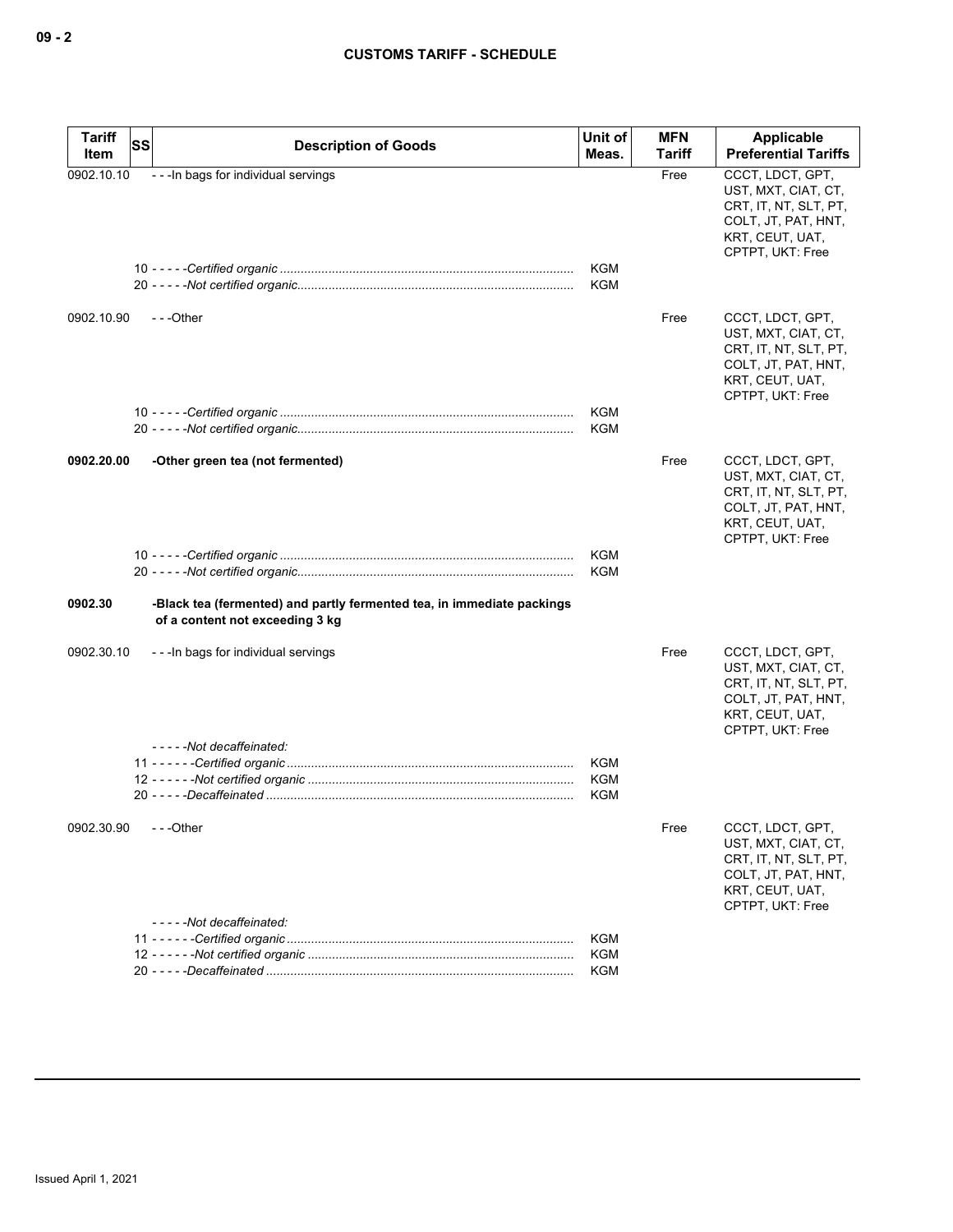| <b>Tariff</b><br><b>SS</b><br>Item | <b>Description of Goods</b>                                                                                                | Unit of<br>Meas.  | <b>MFN</b><br><b>Tariff</b> | Applicable<br><b>Preferential Tariffs</b>                                                                                      |
|------------------------------------|----------------------------------------------------------------------------------------------------------------------------|-------------------|-----------------------------|--------------------------------------------------------------------------------------------------------------------------------|
| 0902.40.00                         | -Other black tea (fermented) and other partly fermented tea                                                                | <b>KGM</b><br>KGM | Free                        | CCCT, LDCT, GPT,<br>UST, MXT, CIAT, CT,<br>CRT, IT, NT, SLT, PT,<br>COLT, JT, PAT, HNT,<br>KRT, CEUT, UAT,<br>CPTPT, UKT: Free |
| 0903.00.00 00 Maté.                |                                                                                                                            | KGM               | Free                        | CCCT, LDCT, GPT,<br>UST, MXT, CIAT, CT,<br>CRT, IT, SLT, PT,<br>COLT, JT, PAT, HNT,<br>KRT, CEUT, UAT,<br>CPTPT, UKT: Free     |
| 09.04                              | Pepper of the genus Piper; dried or crushed or ground fruits of the<br>genus Capsicum or of the genus Pimenta.<br>-Pepper: |                   |                             |                                                                                                                                |
|                                    | 0904.11.00 00 - - Neither crushed nor ground                                                                               | KGM               | Free                        | CCCT, LDCT, GPT,<br>UST, MXT, CIAT, CT,<br>CRT, IT, PT, COLT, JT,<br>PAT, HNT, KRT, CEUT,<br>UAT, CPTPT,<br>UKT: Free          |
| 0904.12                            | --Crushed or ground                                                                                                        |                   |                             |                                                                                                                                |
|                                    | 0904.12.10 00 - - - For processing                                                                                         | <b>KGM</b>        | Free                        | CCCT, LDCT, GPT,<br>UST, MXT, CIAT, CT,<br>CRT, IT, PT, COLT, JT,<br>PAT, HNT, KRT, CEUT,<br>UAT, CPTPT,<br><b>UKT: Free</b>   |
| 0904.12.90 00 - - - Other          |                                                                                                                            | <b>KGM</b>        | 3%                          | CCCT, LDCT, GPT,<br>UST, MXT, CIAT, CT,<br>CRT, IT, PT, COLT, JT,<br>PAT, HNT, KRT, CEUT,<br>UAT, CPTPT,<br>UKT: Free          |
|                                    | -Fruits of the genus Capsicum or of the genus Pimenta:                                                                     |                   |                             |                                                                                                                                |
|                                    | 0904.21.00 00 - - Dried, neither crushed nor ground                                                                        | <b>KGM</b>        | Free                        | CCCT, LDCT, GPT,<br>UST, MXT, CIAT, CT,<br>CRT, IT, SLT, PT,<br>COLT, JT, PAT, HNT,<br>KRT, CEUT, UAT,<br>CPTPT, UKT: Free     |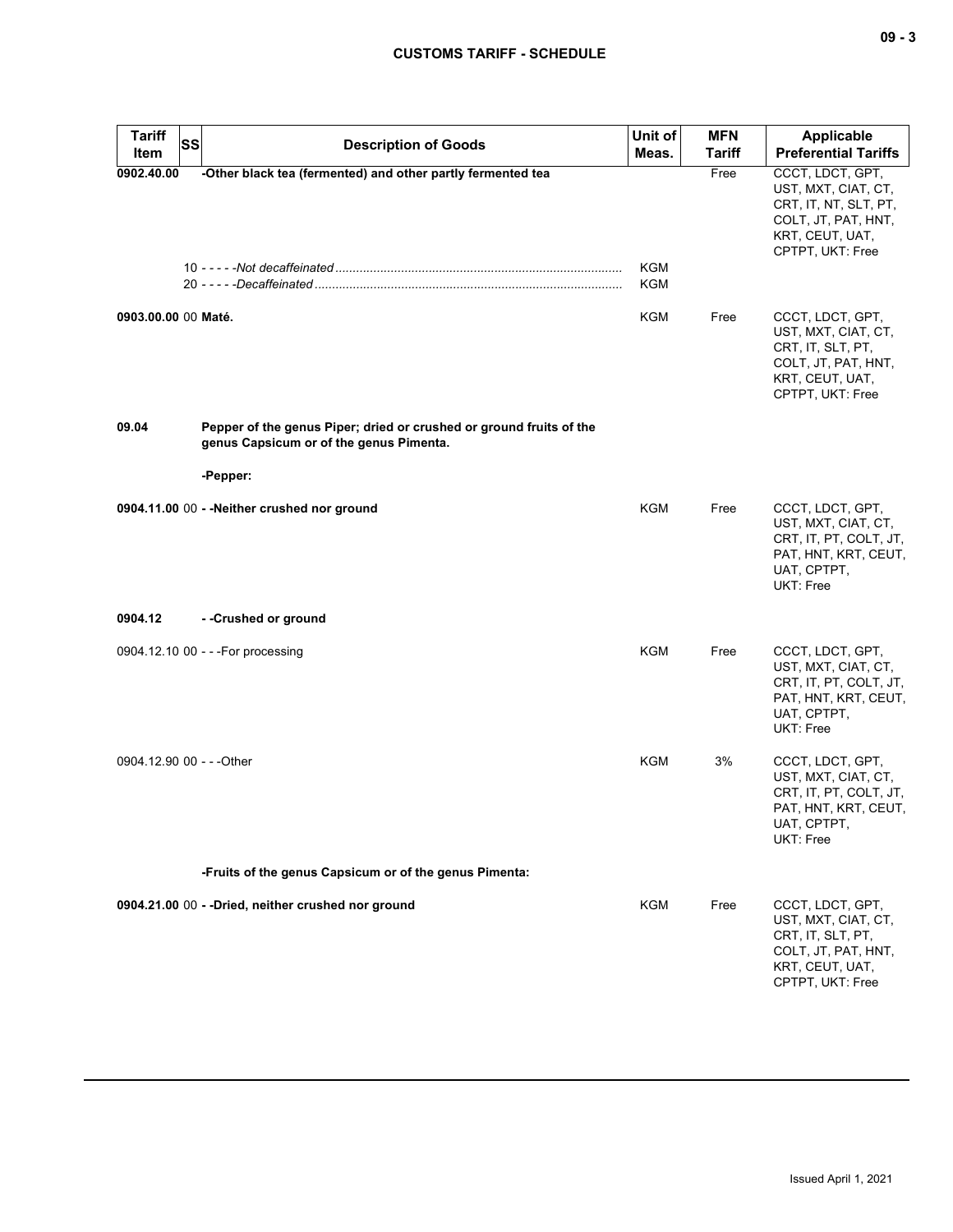| Tariff<br>Item          | <b>SS</b> | <b>Description of Goods</b>                              | Unit of<br>Meas.                | <b>MFN</b><br><b>Tariff</b> | <b>Applicable</b><br><b>Preferential Tariffs</b>                                                                             |
|-------------------------|-----------|----------------------------------------------------------|---------------------------------|-----------------------------|------------------------------------------------------------------------------------------------------------------------------|
| 0904.22.00<br>09.05     |           | --Crushed or ground<br>Vanilla.                          | KGM<br><b>KGM</b><br><b>KGM</b> | Free                        | CCCT, LDCT, GPT,<br>UST, MXT, CIAT, CT,<br>CRT, IT, SLT, PT,<br>COLT, JT, PAT, HNT,<br>KRT, CEUT, UAT,<br>CPTPT, UKT: Free   |
|                         |           |                                                          |                                 |                             |                                                                                                                              |
|                         |           | 0905.10.00 00 -Neither crushed nor ground                | KGM                             | Free                        | CCCT, LDCT, GPT,<br>UST, MXT, CIAT, CT,<br>CRT, IT, PT, COLT, JT,<br>PAT, HNT, KRT, CEUT,<br>UAT, CPTPT,<br><b>UKT: Free</b> |
|                         |           | 0905.20.00 00 - Crushed or ground                        | <b>KGM</b>                      | Free                        | CCCT, LDCT, GPT,<br>UST, MXT, CIAT, CT,<br>CRT, IT, PT, COLT, JT,<br>PAT, HNT, KRT, CEUT,<br>UAT, CPTPT,<br>UKT: Free        |
| 09.06                   |           | Cinnamon and cinnamon-tree flowers.                      |                                 |                             |                                                                                                                              |
|                         |           | -Neither crushed nor ground:                             |                                 |                             |                                                                                                                              |
|                         |           | 0906.11.00 00 - - Cinnamon (Cinnamomum zeylanicum Blume) | <b>KGM</b>                      | Free                        | CCCT, LDCT, GPT,<br>UST, MXT, CIAT, CT,<br>CRT, IT, PT, COLT, JT,<br>PAT, HNT, KRT, CEUT,<br>UAT, CPTPT,<br>UKT: Free        |
| 0906.19.00 00 - - Other |           |                                                          | KGM                             | Free                        | CCCT, LDCT, GPT,<br>UST, MXT, CIAT, CT,<br>CRT, IT, PT, COLT, JT,<br>PAT, HNT, KRT, CEUT,<br>UAT, CPTPT,<br>UKT: Free        |
|                         |           | 0906.20.00 00 - Crushed or ground                        | KGM                             | Free                        | CCCT, LDCT, GPT,<br>UST, MXT, CT, CRT, IT,<br>PT, COLT, JT, PAT,<br>HNT, KRT, CEUT, UAT,<br>CPTPT, UKT: Free                 |

**09.07 Cloves (whole fruit, cloves and stems).**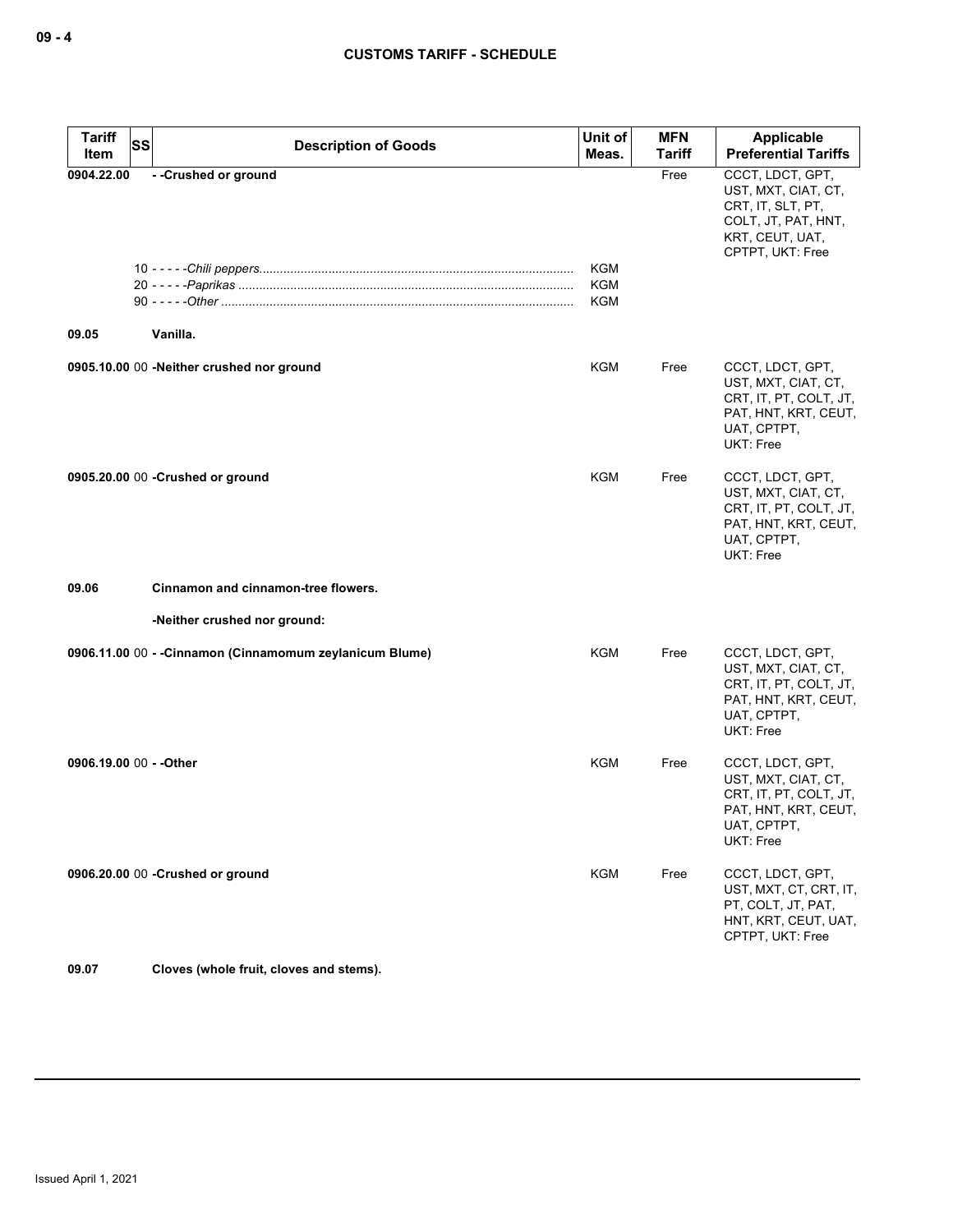| <b>Tariff</b><br><b>SS</b> | <b>Description of Goods</b>                  | Unit of    | <b>MFN</b>    | <b>Applicable</b>                                                                                                          |
|----------------------------|----------------------------------------------|------------|---------------|----------------------------------------------------------------------------------------------------------------------------|
| Item                       |                                              | Meas.      | <b>Tariff</b> | <b>Preferential Tariffs</b>                                                                                                |
|                            | 0907.10.00 00 -Neither crushed nor ground    | KGM        | Free          | CCCT, LDCT, GPT,<br>UST, MXT, CIAT, CT,<br>CRT, IT, SLT, PT,<br>COLT, JT, PAT, HNT,<br>KRT, CEUT, UAT,<br>CPTPT, UKT: Free |
|                            | 0907.20.00 00 - Crushed or ground            | KGM        | Free          | CCCT, LDCT, GPT,<br>UST, MXT, CT, CRT, IT,<br>SLT, PT, COLT, JT,<br>PAT, HNT, KRT, CEUT,<br>UAT, CPTPT,<br>UKT: Free       |
| 09.08                      | Nutmeg, mace and cardamoms.                  |            |               |                                                                                                                            |
|                            | -Nutmeg:                                     |            |               |                                                                                                                            |
|                            | 0908.11.00 00 - - Neither crushed nor ground | <b>KGM</b> | Free          | CCCT, LDCT, GPT,<br>UST, MXT, CIAT, CT,<br>CRT, IT, PT, COLT, JT,<br>PAT, HNT, KRT, CEUT,<br>UAT, CPTPT,<br>UKT: Free      |
|                            | 0908.12.00 00 - - Crushed or ground          | <b>KGM</b> | Free          | CCCT, LDCT, GPT,<br>UST, MXT, CT, CRT, IT,<br>PT, COLT, JT, PAT,<br>HNT, KRT, CEUT, UAT,<br>CPTPT, UKT: Free               |
|                            | -Mace:                                       |            |               |                                                                                                                            |
|                            | 0908.21.00 00 - - Neither crushed nor ground | <b>KGM</b> | Free          | CCCT, LDCT, GPT,<br>UST, MXT, CIAT, CT,<br>CRT, IT, PT, COLT, JT,<br>PAT, HNT, KRT, CEUT,<br>UAT, CPTPT,<br>UKT: Free      |
|                            | 0908.22.00 00 - - Crushed or ground          | KGM        | Free          | CCCT, LDCT, GPT,<br>UST, MXT, CT, CRT, IT,<br>PT, COLT, JT, PAT,<br>HNT, KRT, CEUT, UAT,<br>CPTPT, UKT: Free               |
|                            | -Cardamoms:                                  |            |               |                                                                                                                            |
|                            | 0908.31.00 00 - - Neither crushed nor ground | <b>KGM</b> | Free          | CCCT, LDCT, GPT,<br>UST, MXT, CIAT, CT,<br>CRT, IT, PT, COLT, JT,<br>PAT, HNT, KRT, CEUT,<br>UAT, CPTPT,<br>UKT: Free      |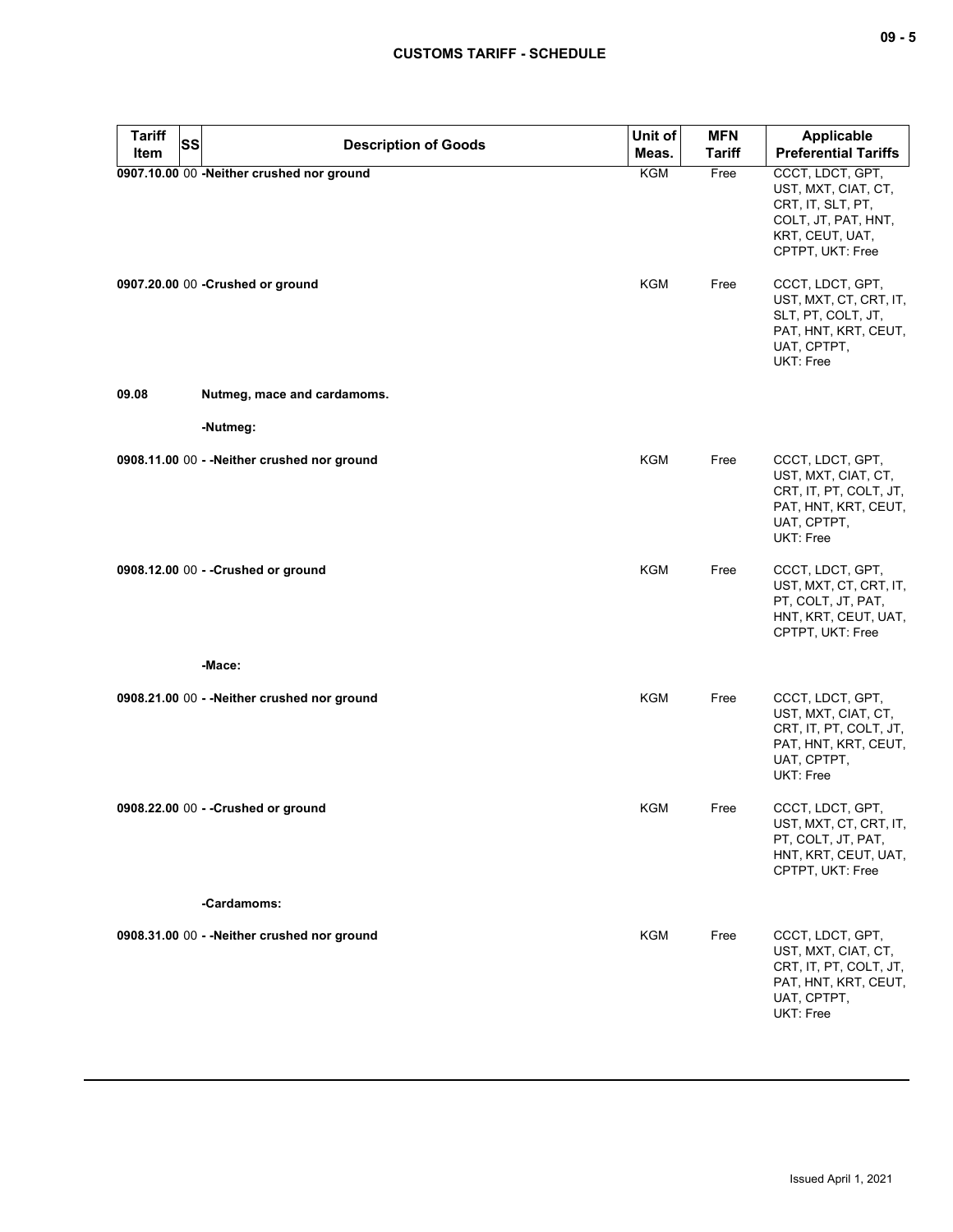| <b>Tariff</b><br><b>SS</b><br>Item | <b>Description of Goods</b>                                                        | Unit of<br>Meas. | <b>MFN</b><br>Tariff | <b>Applicable</b><br><b>Preferential Tariffs</b>                                                                             |
|------------------------------------|------------------------------------------------------------------------------------|------------------|----------------------|------------------------------------------------------------------------------------------------------------------------------|
|                                    | 0908.32.00 00 - - Crushed or ground                                                | <b>KGM</b>       | Free                 | CCCT, LDCT, GPT,<br>UST, MXT, CT, CRT, IT,<br>PT, COLT, JT, PAT,<br>HNT, KRT, CEUT, UAT,<br>CPTPT, UKT: Free                 |
| 09.09                              | Seeds of anise, badian, fennel, coriander, cumin or caraway; juniper<br>berries.   |                  |                      |                                                                                                                              |
|                                    | -Seeds of coriander:                                                               |                  |                      |                                                                                                                              |
|                                    | 0909.21.00 00 - - Neither crushed nor ground                                       | <b>KGM</b>       | Free                 | CCCT, LDCT, GPT,<br>UST, MXT, CIAT, CT,<br>CRT, IT, PT, COLT, JT,<br>PAT, HNT, KRT, CEUT,<br>UAT, CPTPT,<br>UKT: Free        |
|                                    | 0909.22.00 00 - - Crushed or ground                                                | <b>KGM</b>       | Free                 | CCCT, LDCT, GPT,<br>UST, MXT, CT, CRT, IT,<br>PT, COLT, JT, PAT,<br>HNT, KRT, CEUT, UAT,<br>CPTPT, UKT: Free                 |
|                                    | -Seeds of cumin:                                                                   |                  |                      |                                                                                                                              |
|                                    | 0909.31.00 00 - - Neither crushed nor ground                                       | <b>KGM</b>       | Free                 | CCCT, LDCT, GPT,<br>UST, MXT, CIAT, CT,<br>CRT, IT, PT, COLT, JT,<br>PAT, HNT, KRT, CEUT,<br>UAT, CPTPT,<br>UKT: Free        |
|                                    | 0909.32.00 00 - - Crushed or ground                                                | <b>KGM</b>       | Free                 | CCCT, LDCT, GPT,<br>UST, MXT, CT, CRT, IT,<br>PT, COLT, JT, PAT,<br>HNT, KRT, CEUT, UAT,<br>CPTPT, UKT: Free                 |
|                                    | -Seeds of anise, badian, caraway or fennel; juniper berries:                       |                  |                      |                                                                                                                              |
|                                    | 0909.61.00 00 - - Neither crushed nor ground                                       | <b>KGM</b>       | Free                 | CCCT, LDCT, GPT,<br>UST, MXT, CIAT, CT,<br>CRT, IT, PT, COLT, JT,<br>PAT, HNT, KRT, CEUT,<br>UAT, CPTPT,<br><b>UKT: Free</b> |
|                                    | 0909.62.00 00 - - Crushed or ground                                                | <b>KGM</b>       | Free                 | CCCT, LDCT, GPT,<br>UST, MXT, CT, CRT, IT,<br>PT, COLT, JT, PAT,<br>HNT, KRT, CEUT, UAT,<br>CPTPT, UKT: Free                 |
| 09.10                              | Ginger, saffron, turmeric (curcuma), thyme, bay leaves, curry and other<br>spices. |                  |                      |                                                                                                                              |